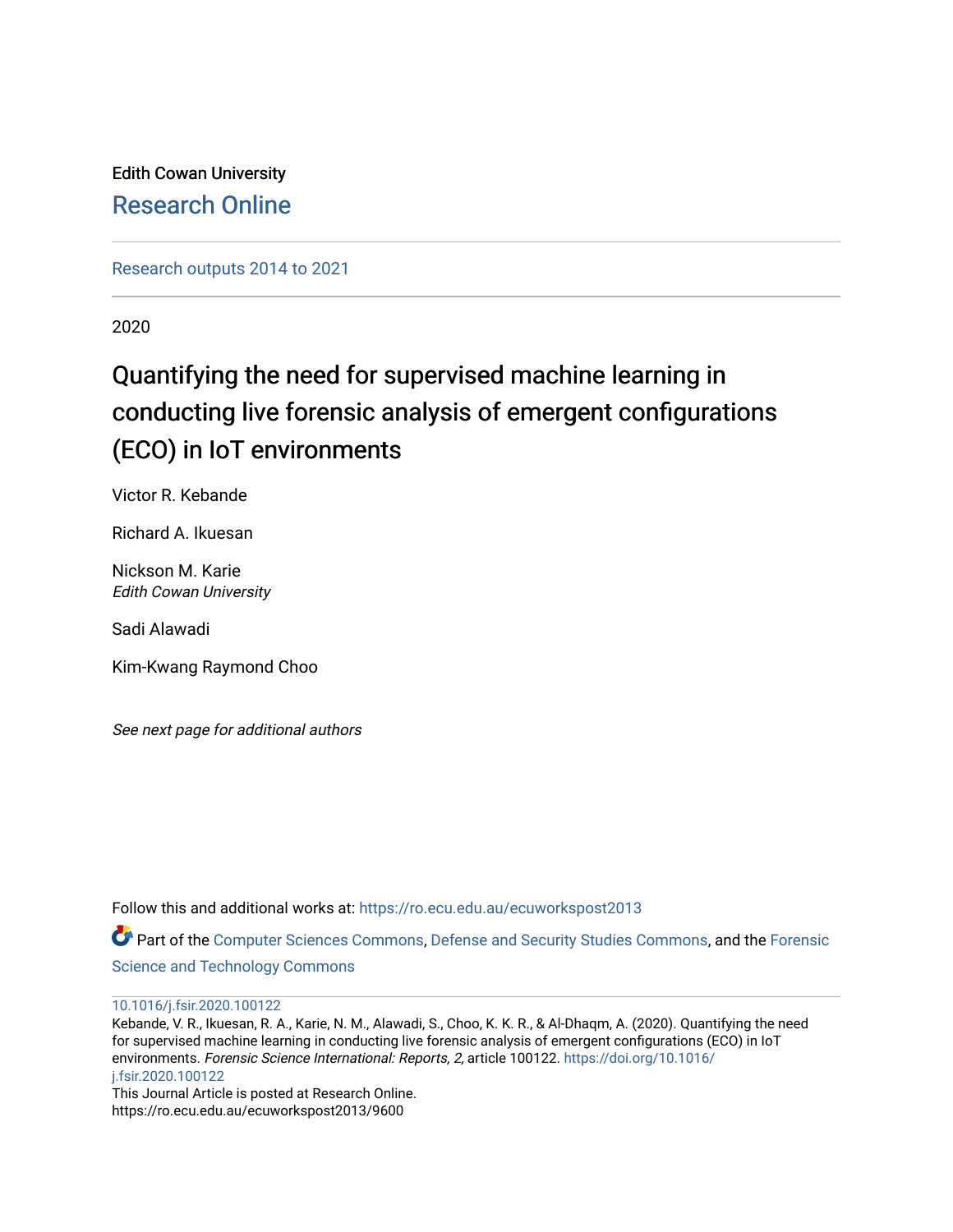### Authors

Victor R. Kebande, Richard A. Ikuesan, Nickson M. Karie, Sadi Alawadi, Kim-Kwang Raymond Choo, and Arafat Al-Dhaqm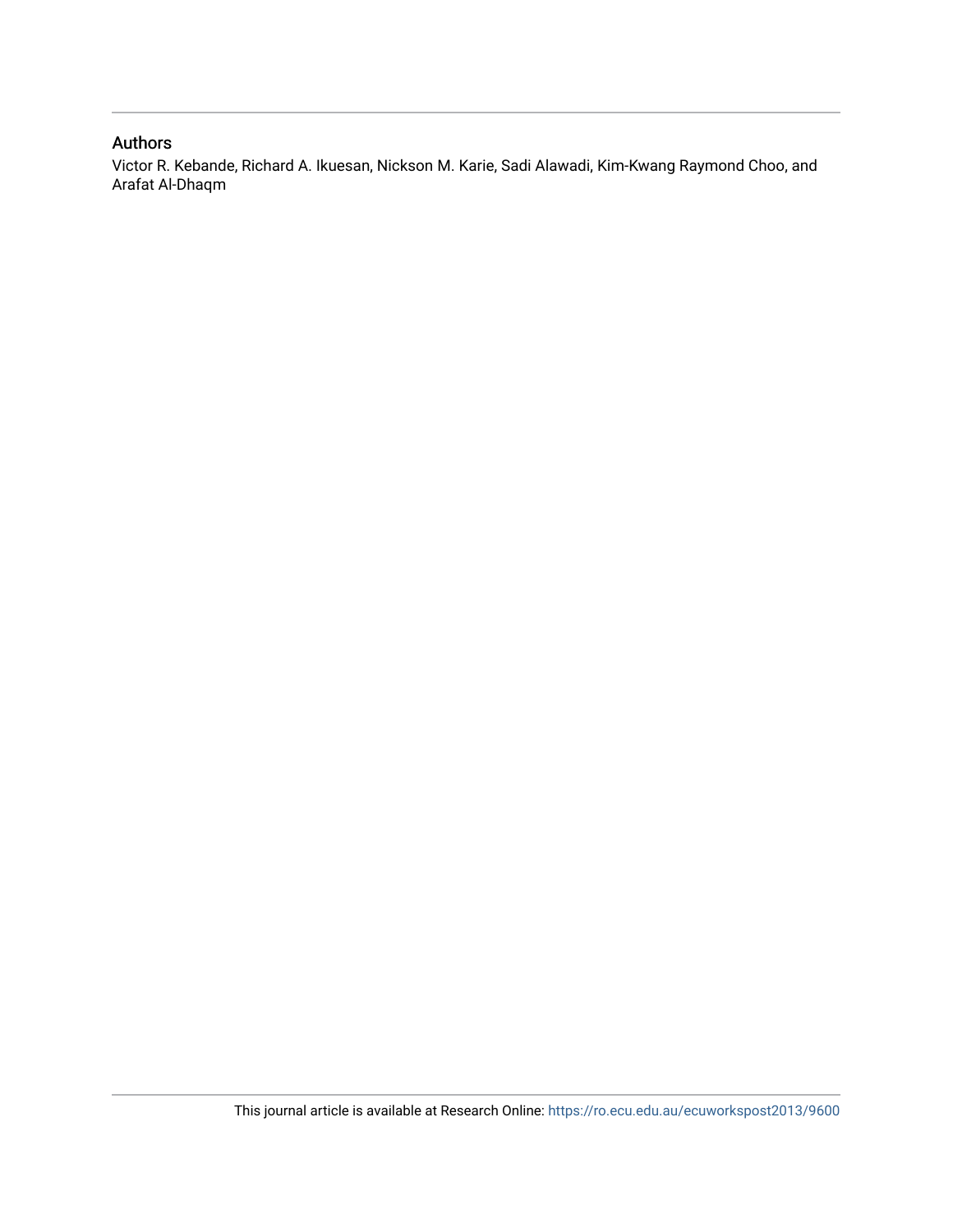Contents lists available at [ScienceDirect](http://www.sciencedirect.com/science/journal/26659107)

## Forensic Science International: Reports

 $j$  oursation homepage: which is interested in  $\mathcal{L}$ 

Digital Forensics

## Quantifying the need for supervised machine learning in conducting live forensic analysis of emergent configurations (ECO) in IoT environments

Victor R. Kebande<sup>a,\*</sup>, Richard A. Ikuesan <sup>b</sup>, Nickson M. Karie<sup>c</sup>, Sadi Alawadi<sup>a</sup>, Kim-Kwang Raymond Choo<sup>d</sup>, Arafat Al-Dhaqm <sup>e</sup>

A B S T R A C T

<sup>a</sup> Department of Computer Science, Malmö University, Sweden

<sup>b</sup> Cyber and Network Security Department, Science and Technology Division, Community College of Qatar, Qatar

<sup>c</sup> School of Science, Edith Cowan University, Australia

<sup>d</sup> Department of Information Systems and Cyber Security, University of Texas at San Antonio, San Antonio, TX 78249-0631, USA

<sup>e</sup> School of Computing, Faculty of Engineering, Universiti Teknologi Malysia, Johor, Malaysia

Machine learning has been shown as a promising approach to mine larger datasets, such as those that comprise data from a broad range of Internet of Things devices, across complex environment(s) to solve different problems. This paper surveys existing literature on the potential of using supervised classical machine learning techniques, such as K-Nearest Neigbour, Support Vector Machines, Naive Bayes and Random Forest algorithms, in performing live digital forensics for different IoT configurations. There are also a number of challenges associated with the use of machine learning techniques, as discussed in this paper.

#### 1. Introduction

A R T I C L E I N F O

Keywords: Supervised machine Learning Live forensics Emergent configurations

IoT

As Internet of Things (IoT) devices become the norm, so does the need for IoT forensics. The latter is a branch of digital forensics, which involves the investigation of IoT devices as well as the supporting infrastructure. Unlike conventional digital forensics, collecting or acquiring evidence from IoT devices can be challenging due to the diversity of IoT devices and the underpinning operating and file systems.

It is also noted that in an IoT system, especially in the case of emergent configurations (ECOs), data can be dynamic and consequently challenging to label datasets during live forensics. Live forensics in this context refers to a forensic investigation conducted in near real-time. ECOs, as defined by existing studies [\[1](#page-8-0)–4], are systems formed by a set of things, with their services, functionalities, and applications, that cooperate temporarily to achieve some user goals. ECOs adapt in response to (unforeseen) contextual changes, such as changes in available things or user goals. Given the heterogeneity and increased connectivity of emerging configurations, ECOs platforms can be challenging to perform live forensics, given that such systems may comprise one or more dynamic and heterogeneous (IoT) systems, which may also be distributed [\[5\]](#page-8-0).

In recent times, there have been attempts to utilize machine learning (ML) techniques to facilitate digital forensics, including IoT forensics. However, this inclusion has largely been within the scope of static IoT platforms such as Smart Homes where the 'context of things' are largely unchanged. Hence, in this manuscript, the authors survey existing literature on the use of supervised ML techniques (e.g., K-Nearest Neigbour, Support Vector Machines (SVM), Naive Bayes and Random Forest) in conducting live forensics across dynamic and context-changing IoT systems, typical of ECOs. At the time of our study, this is the first study to explore the feasibility of integrating ML into an ECO platform to facilitate digital forensics. Therefore, the contributions of this paper are as follows:

- explore the feasibility of integrating supervised ML techniques to perform live forensic analysis in a dynamic (ECO) IoT platform;
- demonstrate how forensic activities could dynamically be conducted in an ECO environment; and
- provide a contextual evaluation that shows that the forensic challenges in an IoT environment and how automation for incident identification may occur.

In Section [2](#page-3-0), a review of the related literature and the research gap from existing studies are presented. Then, in Sections III and IV, we present our proposed conceptual framework and how it can be deployed. Discussions and conclusion are presented in the last two sections of this manuscript.

Corresponding author.

[http://doi.org/10.1016/j.fsir.2020.100122](http://dx.doi.org/10.1016/j.fsir.2020.100122)

Received 21 April 2020; Received in revised form 12 June 2020; Accepted 8 July 2020

Available online 15 July 2020







E-mail addresses: [victor.kebande@mau.se](mailto:victor.kebande@mau.se) (V.R. Kebande), [richard.ikuesan@ccq.edu.qa](mailto:richard.ikuesan@ccq.edu.qa) (R.A. Ikuesan), [n.karie@ecu.edu.au](mailto:n.karie@ecu.edu.au) (N.M. Karie), [sadi.alawadi@mau.se](mailto:sadi.alawadi@mau.se) (S. Alawadi), [raymond.choo@fulbrightmail.org](mailto:raymond.choo@fulbrightmail.org) (K.-K.R. Choo), [mrarafat@utm.my](mailto:mrarafat@utm.my) (A. Al-Dhaqm).

<sup>2665-9107/©</sup> 2020 The Author(s). Published by Elsevier B.V. This is an open access article under the CC BY license [\(http://creativecommons.org/licenses/by/4.0/\)](http://creativecommons.org/licenses/by/4.0/).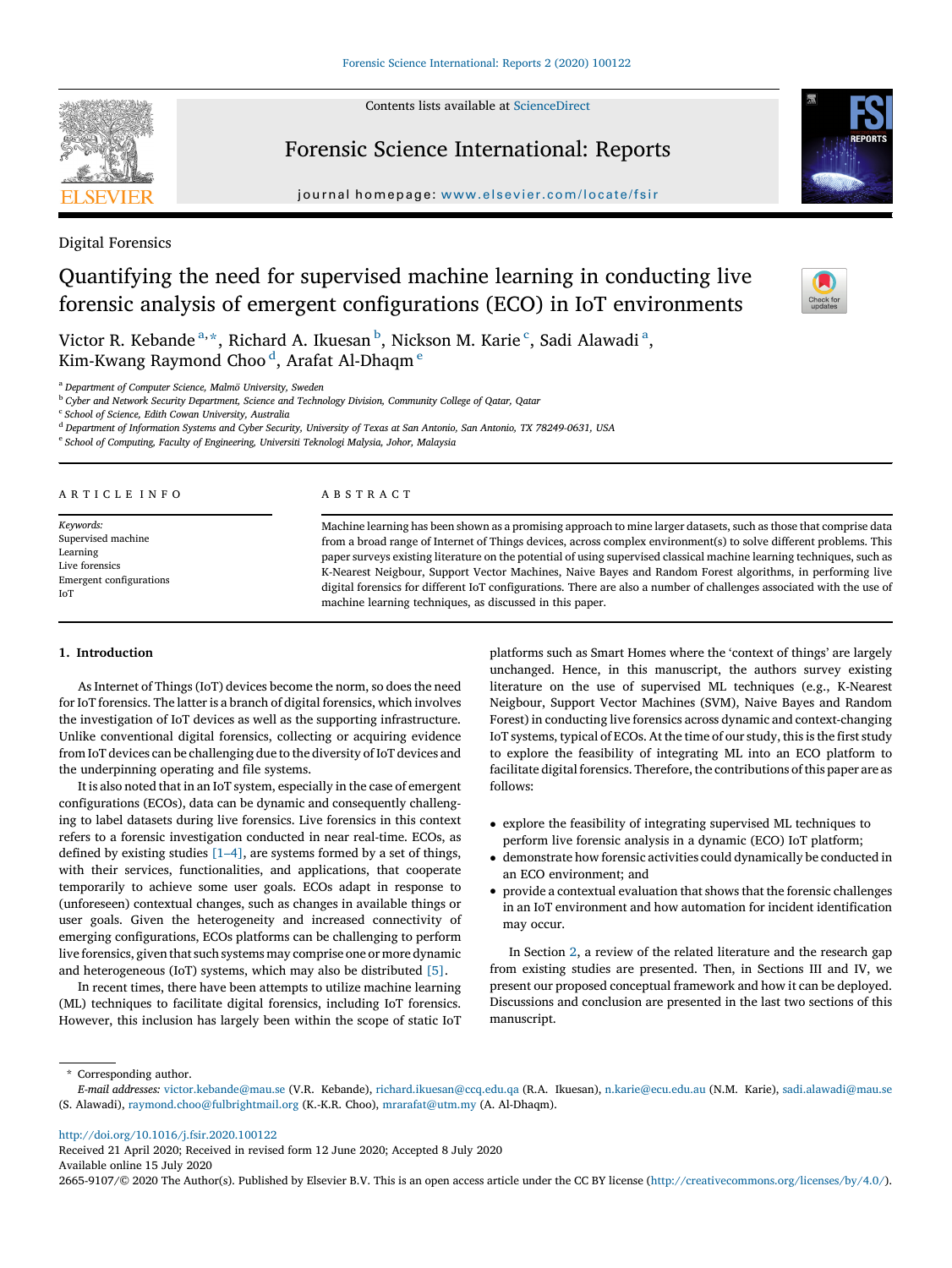#### <span id="page-3-0"></span>2. Related literature

#### 2.1. Existing literature

Machine Learning (and deep learning) approaches have gained renewed interest in recent years, such as the example approaches presented in Table 1.

There have also been attempts to utilize ML and deep learning for digital (forensic) investigations. For example, a generic framework that allows the application of deep learning cognitive computing techniques in cyber forensics (CF) was presented in [\[16\]](#page-8-0). However, this framework is not designed to facilitate live forensics in IoT environment.

Another research by [\[17\]](#page-8-0) explored the effectiveness of employing machine learning methodologies for computer forensic analysis by tracing past file system activities and preparing a timeline to facilitate the identification of incriminating evidence. Their approach is, however, not designed to facilitate IoT forensics. Costantini et al. [\[18\]](#page-8-0) explored the applicability of artificial intelligence (AI) along with computational logic tools to automate evidence analysis, while Mitchell [\[19\]](#page-8-0) discussed the potential usefulness of AI in digital forensics.

However, we observe that the potential role of supervised ML techniques in live forensics on ECOs across IoT ecosystems is not wellunderstood or fully explored in the literature. The concept of ECO is not relatively new, and has been extensively studied [1–[4\].](#page-8-0) Generally, ECOs are formed by a set of things, with their services, functionalities, and applications, which cooperate on an ad-hoc basis to achieve some user goal [\[2,4\]](#page-8-0). ECOs are adapted in response to (unforeseen) context changes, such as changes in the resources available or changing/evolving user goals. Given the heterogeneity and increased connectivity of emerging configurations, it can be challenging to identify malicious activities in ECOs.

The connection between IoT and ECOs can be broadly explained by the widespread adoption of IoT in different sectors (e.g., smart health, smart transport, smart cities, automation, agriculture, and manufacturing). IoT is also regarded as a disruptive technology, including by the US National intelligence council [\[20,21\]](#page-8-0). Therefore, in the context of IoT ECOs, we

need to consider emergent behavior, connectivity (exchange of information), localization and tracking, how distributed components are, ubiquity and device heterogeneity. Implications for forensic investigation are existence of interaction, coordination and interoperability, which mainly encompasses events, context, environment and actions [\[22\]](#page-8-0).

#### 2.2. Research gaps

Based on a review of the existing literature, we identify the following research gaps.

- The shift in conventional digital forensics to cloud forensics, network forensics, device-level forensics and live forensics across the IoT ecosystems has compounded the challenges in performing digital investigations, for example in terms of data size and the rapidly changing technological landscape [23–[26\].](#page-8-0) Hence, there is a need to ensure that digital forensic capabilities keep pace with emerging technologies [\[27\]](#page-8-0), as well as designing AI-based approaches to facilitate digital forensics and real-time incident detection and incident response for ECOs  $[28,29]$ . This necessitates the understanding of the composition of ECOs, for example in terms of process and architecture [\[30\]](#page-8-0).
- Conventional labeled datasets and extracted features may not necessarily be useful to facilitate live forensic across emerging IoT configurations, due to the dynamic nature of the system interactions and threat landscape [\[31,32\].](#page-8-0)

#### 3. Proposed framework for adopting supervised machine learning approaches

We will now present our proposed conceptual framework, as shown in [Fig.](#page-4-0) 1. The three key building blocks are discussed next.

#### 3.1. Emerging IoT configurations

ECOs can be broadly defined to be a dynamic collection of'things' with functionalities seeking to achieve a given goal [\[1\]](#page-8-0), and a concrete

Table 1

| Snapshot of existing ML approaches in security incidents. |  |  |  |  |
|-----------------------------------------------------------|--|--|--|--|
|-----------------------------------------------------------|--|--|--|--|

| Reference | Objective                                                           | Machine learning<br>approaches                 | Algorithm used                                                                          | Application                                                                                                                                                                            |
|-----------|---------------------------------------------------------------------|------------------------------------------------|-----------------------------------------------------------------------------------------|----------------------------------------------------------------------------------------------------------------------------------------------------------------------------------------|
| [6]       | Bot detection using unsu-<br>pervised learning                      | (Unsupervised<br>Machine<br>Learning)          | Flow clustering, and simple K-means<br>clustering                                       | Based on the flows generated by bots based on the destination<br>port number, largest size of packet, smallest size of packet, the<br>time the packet is flagged.                      |
| [7]       | Digital forensic text string<br>searching                           | (Unsupervised<br>Machine<br>Learning)          | Clustering digital forensic text string                                                 | Uses Self-organizing maps to tests the feasibility and utility of<br>post-retrieval clustering of digital forensic textstring search<br>results                                        |
| [8]       | Classification model for<br>anomaly-based intrusion<br>detection    | (supervised Ma-<br>chine Learning)             | Naïve Bayes classification, K-nearest<br>Neigbor                                        | Used NSL-KDD dataset to detect User to Root (U2R) and remote to<br>Local (R2L).                                                                                                        |
| [9]       | forensics data task for multi-<br>class classification              | -(Supervised and<br>neural networks)           | Decision trees, Bayes classifiers, ANN and<br>Nearest neighbor                          | Classifiers have been evaluated based performance measures and<br>Cohen's kappa. A statistical analysis has been conducted in order<br>to compute each of algorithms based on accuracy |
| [10]      | Digital forensic readiness                                          | Supervised Learn-<br>ing Approach              | Bayes, Neural Net, SVM, C4.5, HMM,<br>Nearest Neighbor, Logistic Model tree             | Implemented C4.5 decision tree on Keystroke dataset for live user<br>identification                                                                                                    |
| [11]      | User Identification                                                 | Supervised Learn-<br>ing Approach              | Rule based machine learning, Decision<br>Tree classifier                                | Used labeled data to perform user identification                                                                                                                                       |
| [12]      | Network forensic analysis.                                          | Feature engineer-<br>ing at Analysis<br>layer. | Analysed KDD Cup99 Dataset by applying<br>a reputation value in data analysis<br>method | The author used KDD Cup'99 collection of 9 week TCPdump<br>datasets which has shown real time performance of the network<br>based on the reputation value                              |
| [13]      | Passive audio bootleg<br>detector                                   | (Deep learning)<br>and supervised)             | Deep learning, Deep Belief Network<br>(DBN), classification-SVM.                        | Implemented three class SVM and applied feature learning to<br>detect whether music audio track relates to unauthorized<br>recording                                                   |
| [14]      | Intelligent Self-learning sys-<br>tem for home automation in<br>IoT | (Guided Learning<br>classification)            | Naive Bayes Algorithm                                                                   | Automatic fault detection in connected devices                                                                                                                                         |
| [15]      | SVM-based malware detec-<br>tion for IoT services                   | (Guided Learning<br>classification)            | Linear SVM                                                                              | Detecting malware that targets android-based platforms                                                                                                                                 |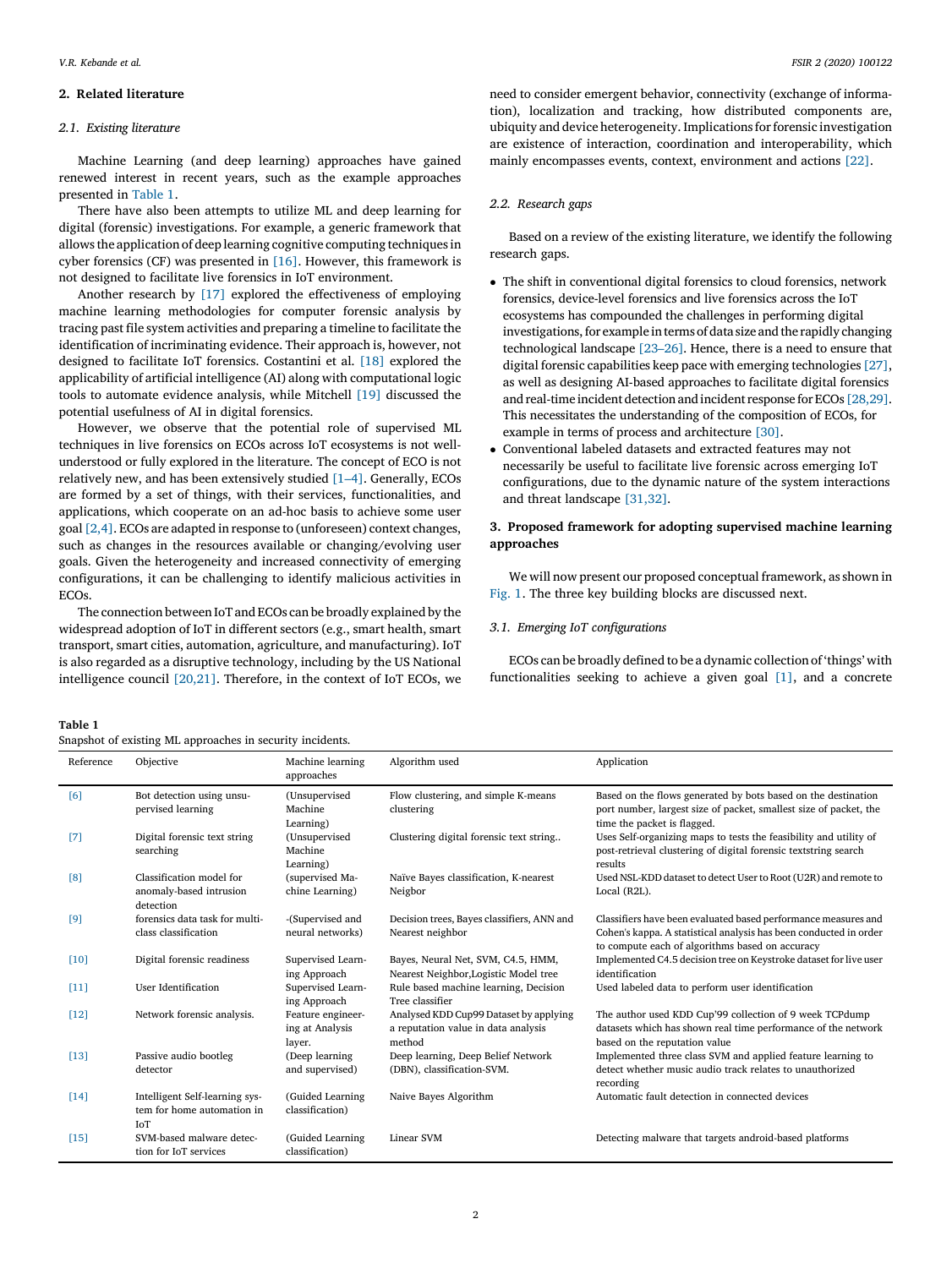<span id="page-4-0"></span>

Fig. 1. High-level overview of the approach.

implementation scenario will be presented in Section [4.](#page-6-0) The ECOs are designed to achieve their goals over heterogeneous environment, and facilitate real time interactions of scenarios through successful executions while also ensuring interoperability. In IoT settings, such interactions normally require a number of actions to be executed, which implies massive amount of data that can be exploited by cyber attackers (e.g., as the proverbial phrase, 'needle in a haystack'). Hence, an in-depth understanding of the configurations and the potential data types and sources will significantly reduce the amount of time required in forensic investigations.

#### 3.2. NIST digital forensic process

While there are a number of existing digital forensic process, we use NIST Special Publication 800-86 as the guiding process due to its widespread adoption and that it allows the integration of forensic techniques into incident response. Similar to other digital forensic domains, IoT forensics may crossjurisdictions and hence involve different laws and requirements, for example in terms of evidence collection and admissibility. As IoT systems may be deployed in critical infrastructure sectors, where taking it offline for forensic investigations is impractical, we posit the importance of live forensic-readiness too. The role of each of these processes is outlined below in the context of IoT.

- Collection: Timely identification of potential evidence sources in (interconnected) IoT ecosystems is crucial, particularly to live forensics. However, it can be challenging to do so manually due to of the dynamic nature of data interactions in IoT systems. Hence, we could explore using ML techniques, such as classification algorithms (e.g., Naive Bayes Classifier, Nearest Neighbor, and Support Vector Machines) to automate the collection process. Care should, however, be taken to ensure that one strikes a balance between false-negative and false-positive.
- Examination: This process may include pre-processing of digital data collected from emerging configuration devices/applications, the selection of suitable tools (e.g., encryption algorithm and hashing algorithm to be used), and the selection of appropriate techniques(e.g., logistic regression, to statistically analyze data collected in the previous process, and identify any information useful to the investigation such as existing relationships between objects of interest as well as variables).
- Analysis: Successful completion of examination will help us to make an informed decision on the tools and approaches to be adopted. For example, should we use K Nearest Neighbors or Decision Trees? Using the geometric distance, it may be possible to use the k-nearestneighbors to decide which is the nearest object in the ecosystem. On the other hand, decision trees may be used to break down any collected dataset into smaller subsets while at the same time incrementally developing an associated decision tree. Then, live forensics and/or indepth analysis of the data will be undertaken.
- Reporting: Findings from the analysis process will then be included in the report, which should also include the tools, techniques and

approaches used, their rationale and the limitations (if any). For example, by using classification algorithms such as Neural Network, what isthe limitation? Will any data be missed out during live forensics due to the use of such classification algorithms?

#### 3.3. Supervised machine learning approaches

One of the benefits of using supervised ML approaches in live forensics is the potential for such techniques to give a prediction on possible events based on past occurrences. We will now discuss a few potential supervised ML algorithms that can be used in this context: Support Vector Machines (SVM), k-Nearest Neighbors (kNN), Naive Bayes and Random Forests.

 kNN: kNN can facilitate the identification of existing relationships based on the forensically acquired digital data. Specifically, due to its non-parametric learning techniques, it can be used to classify samples from a dataset on the principle of similarity. Generally, kNN's output primarily depends on the instances that emanate or are stored in the memory. Also, a majority of the kNN neighbors are tasked with giving a decision on the continuous variables that are used [\[33\]](#page-8-0). The KNN adopts three distinct distance metrics, namely: euclidean; Manhattan and Minkowski distance functions. The algorithm in this context adopts a K to be equal to the square root of the tuple numbers and then the distance that exists between the samples is calculated. After this, it is sorted in ascending order and thereafter, the nearest neighbor are easily selected. The distance metric is represented as follows:

$$
\sqrt{\sum_{i=1}^{k} (x_i - y_i)^2}
$$
 (1)

which is the Euclidean distance function from the nearest existing points

$$
\sum_{i=1}^k |x_i - y_i| \tag{2}
$$

which is the Manhattan distance function

$$
\left[\sum_{i=1}^{k} (|x_i - y_i|)^q\right]^1/q \tag{3}
$$

which is the Minkowski distance function

• Support Vector Machine (SVM): A support Vector Machine (SVM) is able to learn by way of assigning labels to objects. Basically SVM which is based on statistical learning can easily be applied in forensic analysis of the collected digital data because SVM is able to generate a hyperplane that has a capability of maximizing a margin that exists between classes [\[34\]](#page-8-0). SVM adopts a technique that allows a whole training set to be considered as the main root node of a given tree [\[35\],](#page-8-0) which thereafter may be split to various sub nodes based on the existing useful information. It is represented as follows:

A training set may S may be represented as:

$$
S = [(a_1 - b_1), (a_2 - b_2), \ldots, (a_n - b_n)]
$$
\n(4)

a hyper-plane for the training set is represented as  $F(x) = 0$  where  $a_i \in R$ ,  $b_i \in (-1, 1)$  then the sum attempts to find the weight vector and the bias [\[36,37\].](#page-8-0) This makes it more suitable to categorize different aspects and dimensions of data that is collected for purposes of forensic analysis.

 Naive Bayes Algorithm: The Naive Bayes which is also a classification algorithm could be employed to predict the probabilistic of occurrence of events from a given class. The authors still emphasize on the fact that Naive Bayes technique is independent and do not need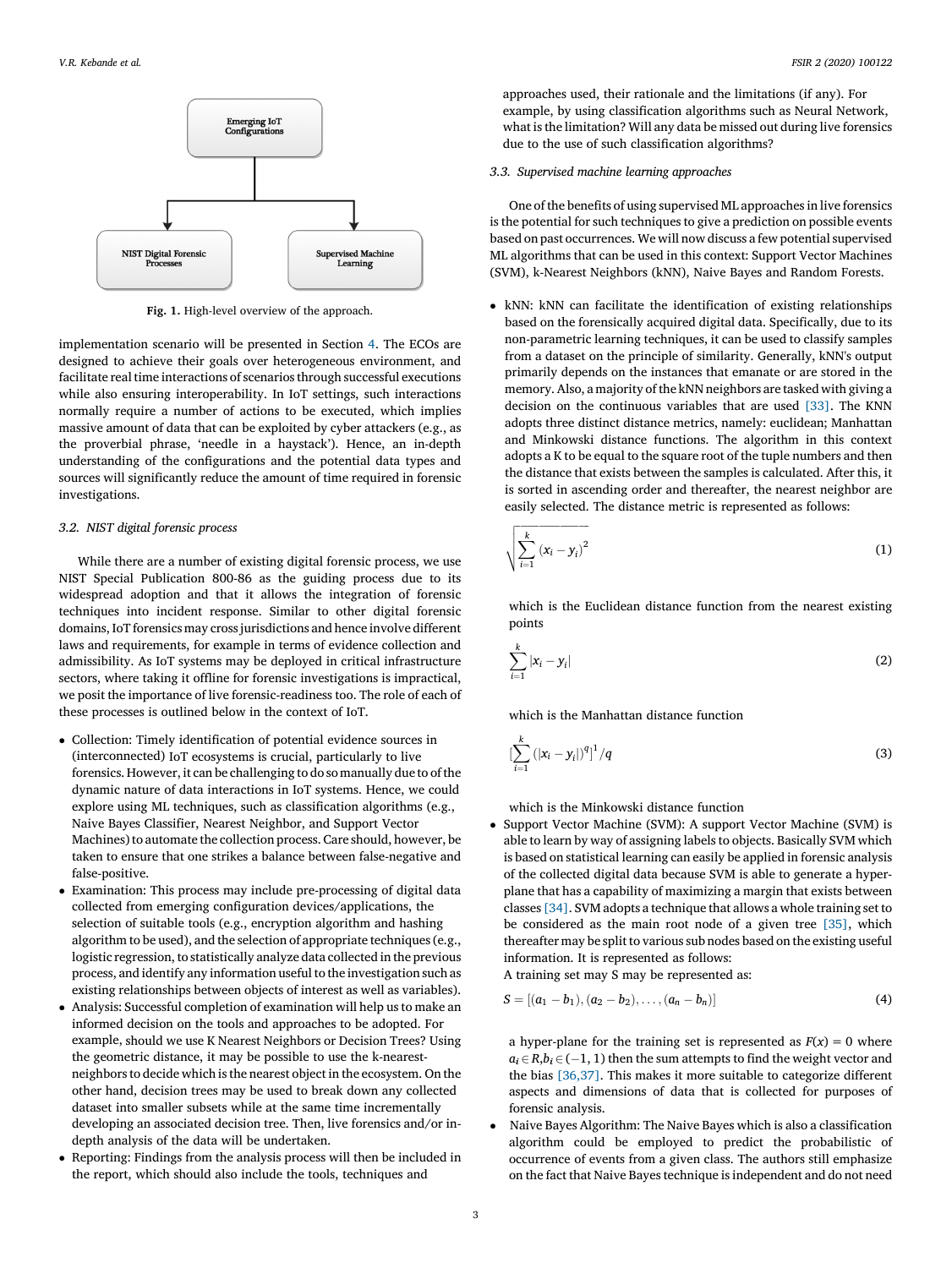<span id="page-5-0"></span>to depend on other existing attributes. Generally, Naive Bayes classification is based on extracting the standard deviation and the mean during classification [\[38,39\]](#page-8-0). Furthermore, it allows input data to be grouped based on the training and tests data. This allows Naive Bayestowork on isolated datawith outlier characteristics while facing irrelevant attributes as shown in equation 5.

$$
g(x, \mu, a) = \frac{1}{\sqrt{2m}} e^{\frac{(x-\mu)^2}{2\sigma^2}}
$$
(5)

 Random Forests: The nature of voluminous data that is acquired from connected environments has a significance of adopting random forest classifier as a supervised learning technique in conducting live forensic analysis. Basically random forest allows a single classifier to be able to provide a machine learning model that is aimed at achieving different reasons like parameterization and over-fitting. This is based on ensemble decision trees, where each tree is tested independently [\[40\]](#page-8-0). This allows a dataset to be split into random samples. For example,

given a class c, the random forest can be used in the estimation of the probability that predicts c for a sample as follows:

$$
P(c|X) \sum_{i=1}^{N} p_n(c|X) \tag{6}
$$

where  $P(c|X)$  becomes the estimated density of the class labels. Given that live forensics consists of data with continuous features, the learning methods would be more suitable in this context.

#### 3.4. Stages of preparing live forensic data

This section gives general insights that are used while preparing live forensic data for investigation using machine learning approaches.

 Feature Engineering: Feature engineering is a process in this framework that distinctively allow for the selection of various subsets of exclusive features from a set of collected live data coming from ECO. This allows one to be able to obtain important or selective features that



Fig. 2. Scenario representation based on ECO (adapted from [\[1\]\)](#page-8-0).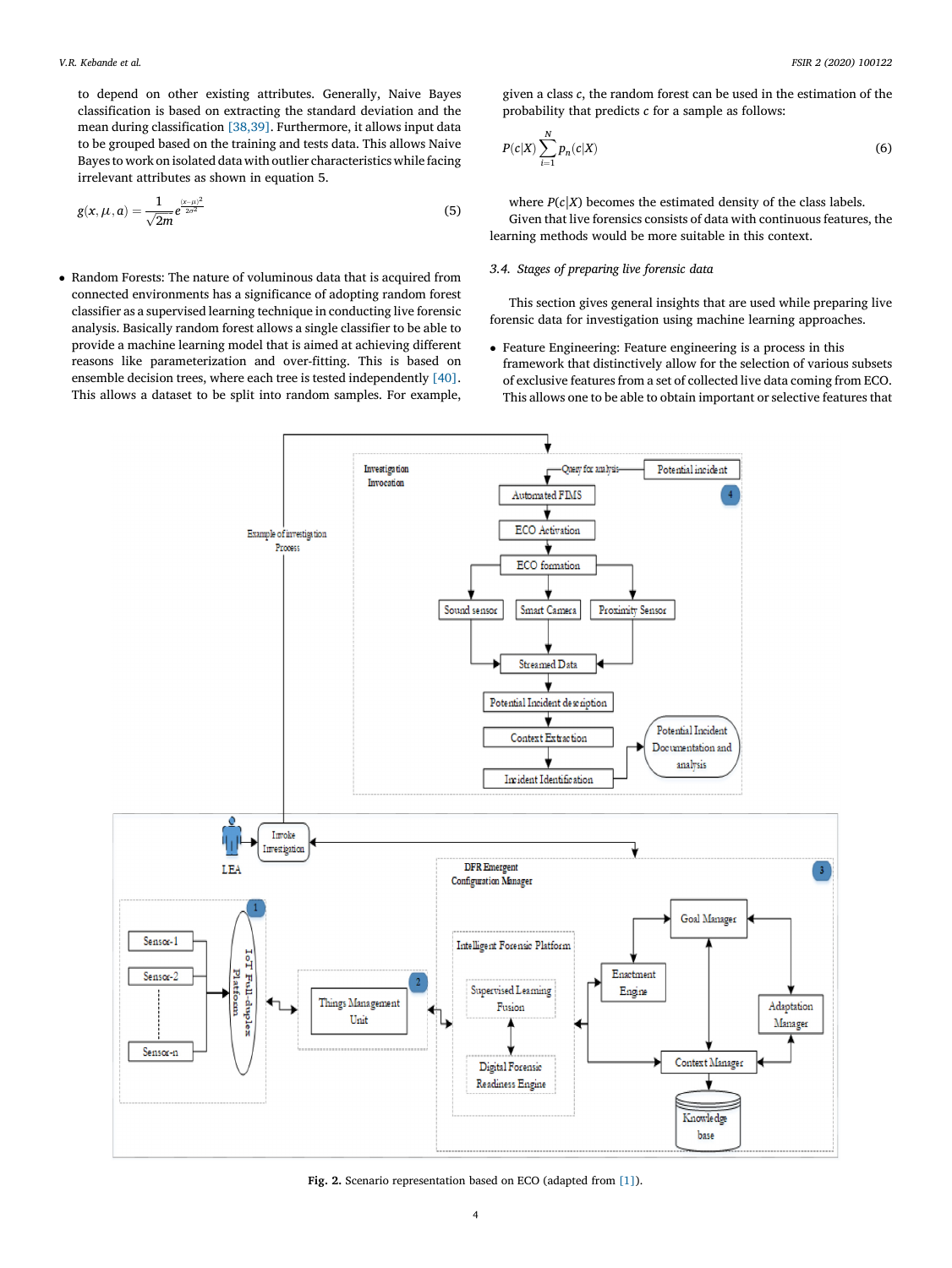<span id="page-6-0"></span>allow proper classification. Using feature engineering also allows for the identification of a multitude of features that can assist during classification [\[41\]](#page-8-0). The suggested framework when fully implemented in an IoT environment to realise a digital forensic tool would aim to utilize Machine learning algorithms such as those discussed earlier to automated feature identification in order to avoid unnecessary redundancies during feature selection and elimination. While this study does not employ a direct scenario with respective implementation, it sensitizes on the need for employing supervised technique during live forensics.

- Feature Selection: Feature selection basically attempts to distinctively select from a subset of features X, a set of Y features and through this it minimally identifies the sufficient features that are necessary to improve how a given classified model can accurately predict the outcome of live analysis process [\[42\].](#page-8-0) Consequently, the ultimate goal of employing feature selection in this context is to allow, during forensic analysis, the learning model to identify useful and key subsets from a distribution of features and be able to map them to the original class distribution based on the identified features [\[43\]](#page-8-0).
- Feature Elimination: Feature elimination emphasizes that a given live forensic dataset can forensically be used to judge the exclusive features present in the dataset as being useful/ relevant or not. In this context relevant/useful has been used to show whether those features are in a position of being eliminated or not. It is imperative top note that a number of factors may contribute to this elimination, for example, in ECO there exist rampant dynamic configuration and reconfiguration of devices of emerging devices that provide massive data. Also, over time some of the changes in the technical and technological aspects may hinder identification of features that needs to be eliminated and this may be a bottleneck when it comes to digital forensics. In this process, care should be taken because it is possible to remove what may be useful in the process [\[44,45\].](#page-8-0) Also, [\[44,45\]](#page-8-0) has identified different strategies for forensic profiling adversaries in the wake of a forensic investigation while doing feature elimination. This is owing to the fact that behavioral changes is a common aspect.
- Feature Normalization: The importance of normalizing the features of a given data during live forensic would be to independently give room to normalize each of the feature based on some given range given that extracted data from different sources normally consist of a variety of features [\[46\]](#page-9-0). Also using different feature distances measures like the Euclidean distances, Manhattan distance etc may assign different weights to these extracted data. Based on that feature normalization becomes important because it can balance the range of these features based on the computing similarity. Generally, the procedure involves transforming the feature components statistically such that the values are able to give correct or better estimates of the features. Based on the collected data from IoT environments, the features of the collected data could be transformed based on a uniform random variable, based on ranks or based on some scaling approaches [\[46\]](#page-9-0).
- Feature Representation: One core characteristics of a dynamic environment, such as the ECO, is the integration of multiple sources of information into a centralized process. Therefore, when several features from multiple sources are aggregated over a given spectrum of analysis, there will be a need to define a unique format for the instances in each feature vector. Furthermore, a feature space data format can be defined to accommodate the potential heterogeneity of data. As a way to ensure such process, the feature representation phase will define the data format.

#### 3.5. Implementation Feasibility of Machine Learning in ECO in IoT Platform

The generic framework given in [Fig.](#page-4-0) 1, is further designed using the architectural model for ECO in IoT platform developed by [\[1\]](#page-8-0), as shown in [Fig.](#page-5-0) 2. This consideration is then used to develop an hypothetical investigative scenario, through which the implementation feasibility of supervised machine learning approach and digital forensic readiness (DFR) can be evaluated. The integrated ECM proposed in this scenario consist of a goal manager, adaptation manager, context manager, enactment engine, knowledge base, and digital forensic readiness engine. By function, the goal manager interprets the goal of the user (a forensic investigator in our case) to coordinate ECOs that can be used to achieve the goal. The Adaptation manager attempts to align the ECOs to the dynamism of the goal and the environment. The context manager on the other hand, attempts to maintain the contextual dynamism of the ECOs, while the enactment engine is responsible for enacting ECOs by ensuring that ECOs constituents perform functionalities in specific sequence. The knowledge base serves as the systems container for the ECO. Refer to [\[1\]](#page-8-0) for details of these components. The DFR engine is a mechanism that identifies, captures and stores potential digital content from the IoT platform based on pre-defined rules (adaptive rule table). Such predefined rules are aligns with the context maintained by the context manager, and the specific sequence of functionalities ensured by the enactment engine.

Thus, the DFR engine provide a preemptive and proactive approach for IoT information collection, in manner that can be used during a forensic investigation. Furthermore, the notion of DFR posit that the forensic soundness of the information collected is ensured, suitable for litigation. Input from the machine learning process plays a critical role in this regard. To correctly identify the composition of potentially viabledigital evidence, rules based on decision trees (Random Forest and C4.5 decision trees for instance), and even Naive Bayes algorithm can be leveraged to identify and extract potential digital evidence from a given context within a given the sequence of functionalities of each ECOs. However, to ensure the degree of accuracy of such rules, distance measures such as Manhattan and Minkowski distance functions, and other dissimilarity metrics as depicted in [\[47\]](#page-9-0) can be leveraged. Furthermore, the process of classifying potential digital information would require an algorithm that is robust to noise. Also, such an algorithm would be fairly robust to dimensionality challenges often associated with such as exploratory process. In this regard, classifiers such as multi-class support vector machine, and the Neural Network families can be considered.

#### 4. Hypothetical investigative scenario

We present a hypothetical scenario that dynamically conducts forensic activities that aid in potential incident identification by focusing on three main aspects: Collecting streamed sensor data, analysis of the state of the collected evidence through dynamic discovery and reporting the findings. In response to reports about a potential incident in the harbor area (that produced a large bang), a Law Enforcement Agent (LEA) requests a dynamically Automated Forensic Incident Management System (AFSM) to "analyze the potential incident". An ECO is dynamically formed from the dynamically discovered "things" located around the crime scene, e.g., sound sensors and a camera controlled by the CMAs. The sensors and the camera stream sound and video to the law enforcement server, respectively. Consequently, the camera is also able to track suspects activities spontaneously. The server can process the streamed data and classify the incident (e.g., shooting, accident etc) and this can be used to draw conclusions that helps in the formation of an objective forensic hypothesis. As is shown in [Fig.](#page-5-0) 2, the hypothetical scenario comprise an emergent configuration manager and an investigation invocation modules that plays a significant role in potential incident identification. The concept behind this approach is that, like a broker, a requester can query for the discovery of things and once the things are discovered the response is relayed to the requester in order to draw conclusion on the potential incident as is illustrated by [Fig.](#page-7-0) 3.

#### 4.1. Investigation invocation

From the aforementioned scenario, the investigation is invoked by way of querying the AFIMS, that has a knowledge base to assist in forensic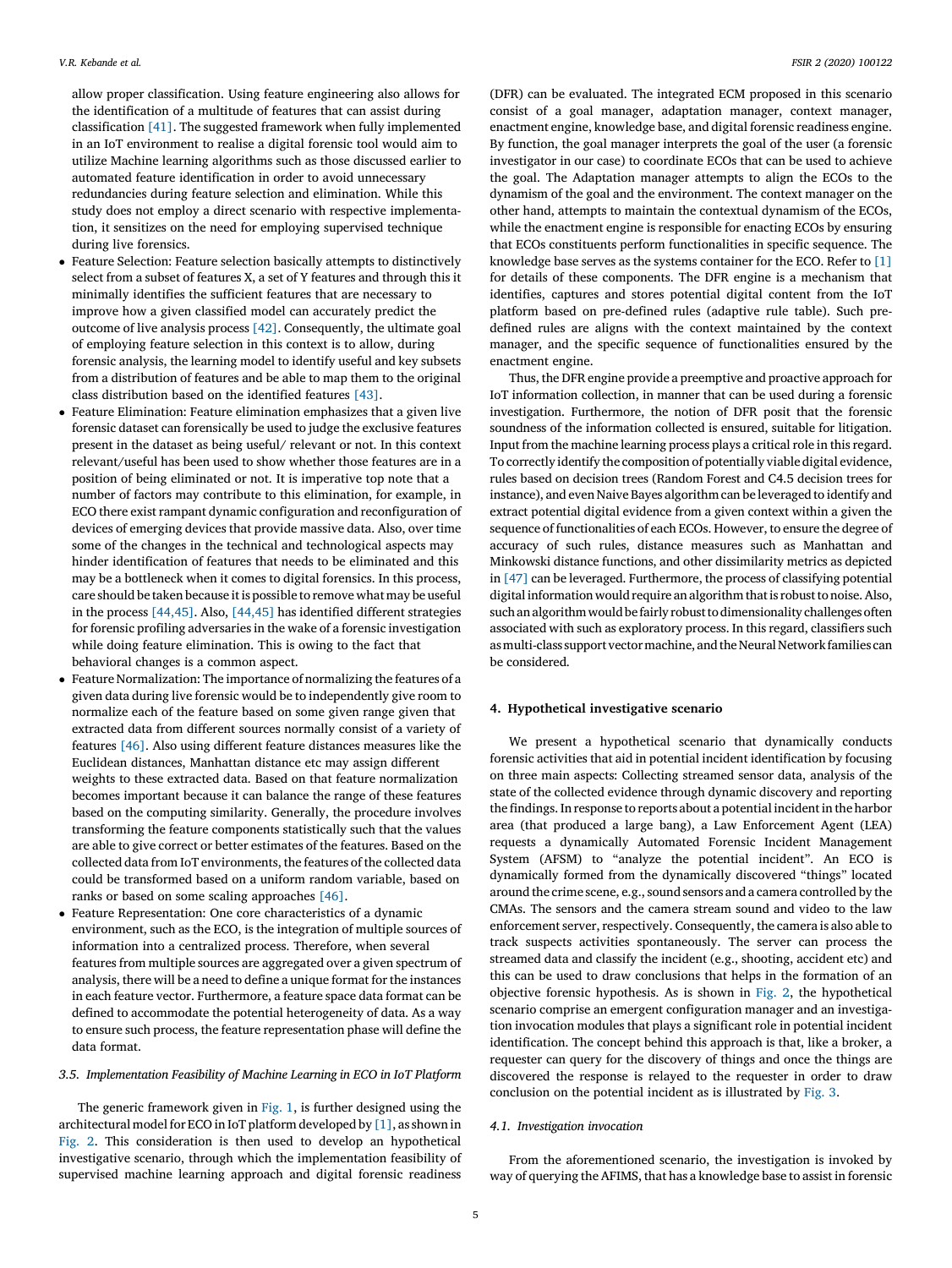<span id="page-7-0"></span>

Fig. 3. Phases of things discovery.

incident identification approaches in IoT environments. This allows analysis to be conducted effectively based on rapid dynamic discovery of things that surround the crime scene. Consequently, among the important aspect of the investigation invocation is the activation of ECO by the AFMIS that makes it possible for streamed sensor data to be analysed using supervised machine learning approaches.

#### 4.2. DFR emergent configuration manager

Leveraging the architecture on emergent configuration manager (ECM) developed in [\[1\]](#page-8-0) to formulate the scenario, an integrated a digital forensic readiness (DFR) engine as a major component is further introduced to address forensic investigation process requirement. As stated in  $[1,3]$ , an ECM is responsible for the management of the emergent configuration in ways that addresses emergent user needs, adaptive capabilities included. Furthermore, the emergent configuration is referred to as a collaborative environment of diverse 'Things' designed towards a common goal as well as to address a potentially unforeseen contextual dynamism. The integrated DFR emergent configuration manager is therefore a mechanism that is capable of identifying and store potential digital evidence that would otherwise not be available when the investigation process is invoked. The adapted approach further combines the DFR engine, and the supervised machine learning components into the existing ECO architecture, to form an intelligent engine which can be leveraged for investigation. This Idea is further depicted in the example scenario presented in Part-4 of [Fig.](#page-5-0) 2. Specifically, the intelligent unit is responsible for the extraction of context, incident identification, and incident analysis. Whilst the machine learning component of the intelligent forensic platform can be used to extract meaningful pattern from the context extracted from the ECO streamed data, the DFR engine can be used to ascertain and document the potential incident which the investigator would then use to conduct investigation. Suffice it to note that the DFR engine presents a proactive mechanism for a potential investigation. This notion is based on the assertion that a properly developed DFR engine will have the capacity to query and be queried, as well as a storage potential. However, this could further open up a potential incident categorization and identification challenge, as extensively highlighted in [\[48\]](#page-9-0).

#### 5. Discussions

The heterogeneity and the dynamic composition of an ECO represents a classical feature engineering problem which undermines the reliability (particularly the area under the receiver operating characteristics curve -AUC) of any machine learning (supervised, reinforced, semi-supervised, or unsupervised) approach. Fundamental to this problem is the probability of extracting relevant and useful configuration data that can be leveraged to conduct a live forensic analysis. The proposed ECO framework (as depicted in the High-level approach in [Fig.](#page-4-0) 1) presents baseline for the realization of a live forensic analysis in any given IoT environment. However, the challenge of forensic analysis, specifically in a dynamic environment, contains myriad of challenges which should be addressed going forward. One of such challenges include the potential of large feature space which istypically termed "curse of dimensionality" in the soft computing discipline. Additionally, the dynamic discovery of things within the proximity of the crime scene as is shown in the hypothetical scenario (see Section [4](#page-6-0)) shows that fundamentally streamed sensor data could easily be used to conduct live forensic analysis for purposes of incident identification given that the AFIMS could only triggered when a potential incident isthought to have occurred. Based on this, the authors have been able to put across far-reaching propositions that have a focus on how ECO can be utilised in IoT environment to achieve this objective. Consequently, several feature engineering approaches and supervised machine learning approaches have been developed in the soft computing domain to attempt to address such challenge. However, such solution would further require a context dependent approach to better engineer and contextualize the solution to achieve a reliable outcome. Expectantly, the induction of dimension reduction algorithms would generate a context-dependent weight for features within the feature space. Consequently, the weight of a given feature within the feature space can be used to redesign the forensic analysis process. Studies in [\[49,50\]](#page-9-0) have explored diverse supervised learning algorithms that can be applied to augment such a live (near-real time) analysis process. Besides, another potentially fundamental challenge is the process of ascertaining the relevance of each feature in the feature space, beyond the semantic weight of the feature. Whilst dimensionality reduction algorithms, such as principal component analysis, are suitable and fundamentally required in any dynamic data classification tasks, the degree of (forensic) evidential usefulness of the feature presents a logical challenge towards the reliability of the forensic process. This is essentially important in a live forensic analysis process where a low computational time is required. In addition, the degree of accuracy is required to be very high, as false error rate is expected to the minimized to 0.001 [\[51\]](#page-9-0).

The definition of appropriate metrics of evaluation would be another area of interest in this proposed approach. Existing soft computing metrics such as accuracy, specificity, equal error rate, AUC, and Fmeasure are often suggested to be effective. However, given the contextual and live-nature of the proposed analysis approach, the need to develop a context-based evaluation metrics could arise. This is could be essential when no apriori information or database might be available. The lack of apriori information would evidently suggest that an unsupervised machine learning approach would be considered, or a reinforced learning approach. This can, however, be extensively explored in the experimentation phase of the proposed approach.

Peculiar to the proposed analysis process is the potential of a supervised ML approach to data analysis. Whilst the unsupervised approach could provide a direct approach to analysis through clusterization, the induction of a supervised approach can be used to finetune the degree of accuracy of the analysis process. A supervised approach posits that the input data stream is parsed into classes which are then fed into the learning algorithm(s). The class-formation would, therefore, be a potential challenge in an ECO in IoT, which is characterized by heterogeneous streams of data sources. However, given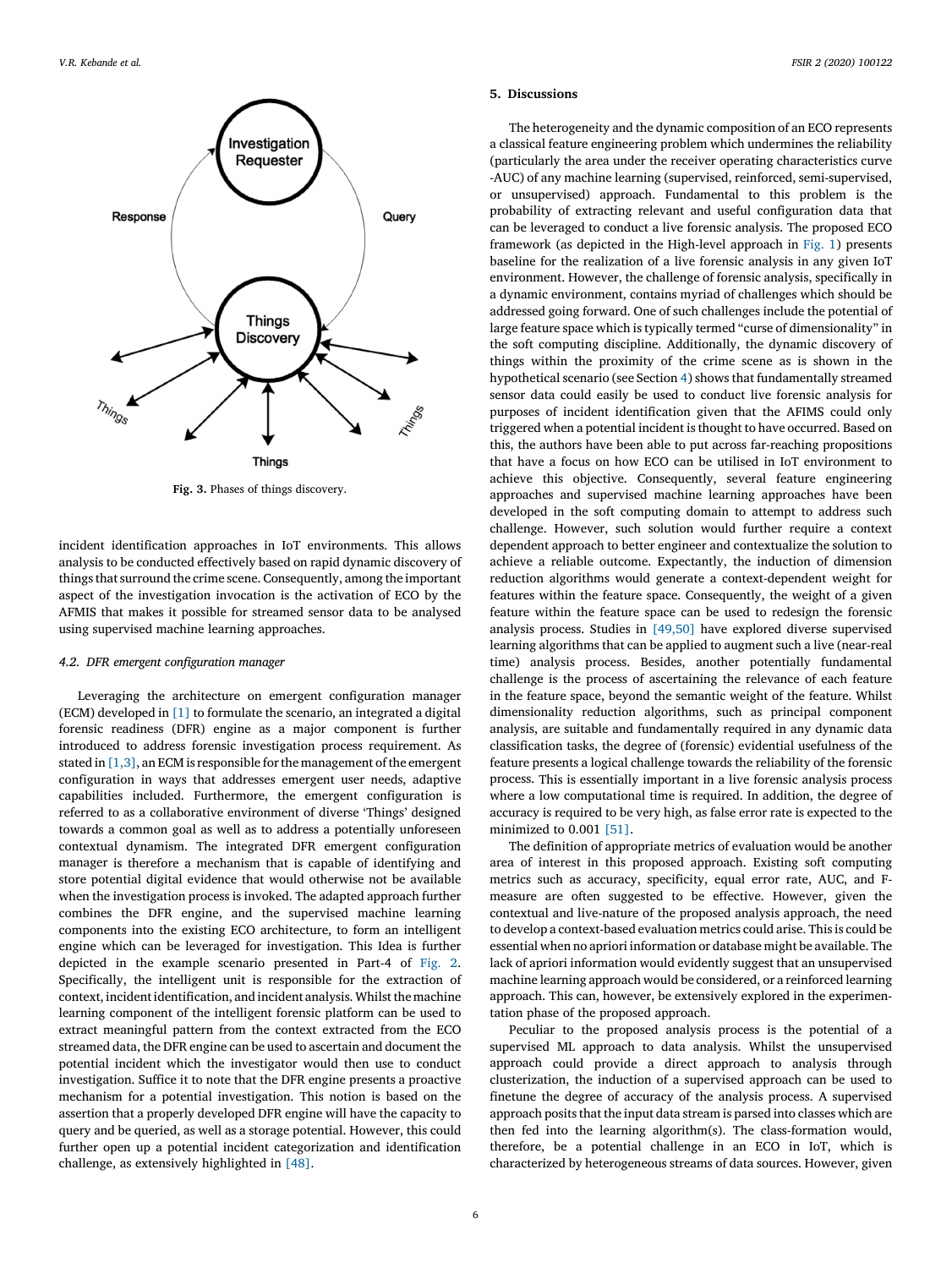<span id="page-8-0"></span>that ECOs are systems formed by a set of things, with their services, functionalities, and applications, that cooperate temporarily to achieve some user goal, an investigator could leverage the commonality to define classes. For instance, input streams from applications and services from different 'Things' can be classified distinctly using identifiers from such sources. Consequently, this can provide a baseline for extracting classes for the supervised machine learning process. However, there exist the potential of miss-classification except when a fundamental framework is defined as a baseline for class formation. Therefore, a forensic analysis process in an emergent configuration in IoT environment would require the definition of such class identification and extraction process.

#### 6. Conclusion and future works

We explained the importance of a context-dependent on-the-fly forensic analysis process to facilitate live forensic analysis on emergent configuration in IoT environment. Specifically, our conceptual framework leverages NIST SP 800-86 standard and supervised ML approaches.

Such a proposed approach has the potential to be a game changer in IoT forensics, although extensive evaluations on different datasets from a broad range of applications are required. However, careful planning on the evaluation scenarios is required. Hence, one potential research agenda is to collaborate closely with relevant stakeholder groups to design and develop different evaluation scenarios.

Once these evaluation scenarios have been developed, we will also evaluate a prototype of our proposed framework in the different scenarios. This will allow us to identify any limitations, for example in the ML techniques, scenarios, or configurations.

#### Declaration of Competing Interests

The authors have no competing interests to declare.

#### Appendix A. Supplementary data

Supplementary data associated with this article can be found, in the online version, at <http://dx.doi.org/10.1016/j.fsir.2020.100122>.

#### References

- [1] F. Alkhabbas, R. Spalazzese, P. Davidsson, Eco-iot: An [architectural](http://refhub.elsevier.com/S2665-9107(20)30071-2/sbref0005) approach for realizing emergent [configurations](http://refhub.elsevier.com/S2665-9107(20)30071-2/sbref0005) in the internet of things, European Conference on Software [Architecture](http://refhub.elsevier.com/S2665-9107(20)30071-2/sbref0005) (2018) 86–102.
- [2] F.Alkhabbas, R. Spalazzese, [P.Davidsson,Architecting](http://refhub.elsevier.com/S2665-9107(20)30071-2/sbref0010) emergent configurationsin the internet of things, 2017 IEEE [International](http://refhub.elsevier.com/S2665-9107(20)30071-2/sbref0010) Conference on Software Architecture (ICSA) [\(2017\)](http://refhub.elsevier.com/S2665-9107(20)30071-2/sbref0010) 221–224.
- [3] F. Alkhabbas, R. Spalazzese, P. Davidsson, Emergent [configurations](http://refhub.elsevier.com/S2665-9107(20)30071-2/sbref0015) in the internet of things as system of systems, 2017 IEEE/ACM Joint 5th [International](http://refhub.elsevier.com/S2665-9107(20)30071-2/sbref0015) Workshop on Software Engineering for [Systems-of-Systems](http://refhub.elsevier.com/S2665-9107(20)30071-2/sbref0015) and 11th Workshop on Distributed Software Development, Software Ecosystems and [Systems-of-Systems.](http://refhub.elsevier.com/S2665-9107(20)30071-2/sbref0015) (JSOS) (2017) 70–[71.](http://refhub.elsevier.com/S2665-9107(20)30071-2/sbref0015)
- [4] F. Alkhabbas, M. Ayyad, R.-C. Mihailescu, P. Davidsson, A [commitment-based](http://refhub.elsevier.com/S2665-9107(20)30071-2/sbref0020) approach to realize emergent [configurations](http://refhub.elsevier.com/S2665-9107(20)30071-2/sbref0020) in the internet of things, 2017 IEEE [International](http://refhub.elsevier.com/S2665-9107(20)30071-2/sbref0020) Conference on Software Architecture Workshops (ICSAW) (2017) 88– [91.](http://refhub.elsevier.com/S2665-9107(20)30071-2/sbref0020) [5] F. Alkhabbas, R. Spalazzese, P. Davidsson, Iot-based systems of systems, [Proceedings](http://refhub.elsevier.com/S2665-9107(20)30071-2/sbref0025)
- of the 2nd edition of Swedish Workshop on the [Engineering](http://refhub.elsevier.com/S2665-9107(20)30071-2/sbref0025) of Systems of Systems [\(SWESOS](http://refhub.elsevier.com/S2665-9107(20)30071-2/sbref0025) 2016) (2016) .
- [6] W. Wu, J. Alvarez, C. Liu, H.-M. Sun, Bot detection using [unsupervised](http://refhub.elsevier.com/S2665-9107(20)30071-2/sbref0030) machine learning, Microsystem [Technologies](http://refhub.elsevier.com/S2665-9107(20)30071-2/sbref0030) 24 (2018) 209.
- [7] N.L. Beebe, J.G. Clark, Digital forensic text string searching: Improving [information](http://refhub.elsevier.com/S2665-9107(20)30071-2/sbref0035) retrieval [effectiveness](http://refhub.elsevier.com/S2665-9107(20)30071-2/sbref0035) by thematically clustering search results, Digital Invest. 4 [\(2007\)](http://refhub.elsevier.com/S2665-9107(20)30071-2/sbref0035) 49.
- [8] H.H. Pajouh, R. Javidan, R. Khayami, D. Ali, K.-K.R. Choo, A two-layer [dimension](http://refhub.elsevier.com/S2665-9107(20)30071-2/sbref0040) reduction and two-tier classification model for [anomaly-based](http://refhub.elsevier.com/S2665-9107(20)30071-2/sbref0040) intrusion detection in iot backbone networks, IEEE [Transactions](http://refhub.elsevier.com/S2665-9107(20)30071-2/sbref0040) on Emerging Topics in Computing (2016) .
- [9] A.J. Tall'[on-Ballesteros,](http://refhub.elsevier.com/S2665-9107(20)30071-2/sbref0045) J.C. Riquelme, Data mining methods applied to a digital forensics task for supervised machine learning, [Computational](http://refhub.elsevier.com/S2665-9107(20)30071-2/sbref0045) Intelligence in Digital Forensics: Forensic [Investigation](http://refhub.elsevier.com/S2665-9107(20)30071-2/sbref0045) and Applications (2014) 413–428.
- [10] M. Mohlala, A.R. Ikuesan, H.S. Venter, User [attribution](http://refhub.elsevier.com/S2665-9107(20)30071-2/sbref0050) based on keystroke dynamics in digital forensic readiness process, 2017 IEEE Conference on [Application](http://refhub.elsevier.com/S2665-9107(20)30071-2/sbref0050) [Information](http://refhub.elsevier.com/S2665-9107(20)30071-2/sbref0050) Network Security (AINS) (2017) 124–129.
- [11] I.R. Adeyemi, S. Abd Razak, M. Salleh, [Understanding](http://refhub.elsevier.com/S2665-9107(20)30071-2/sbref0055) online behavior: exploring the

probability of online personality trait using supervised [machine-learning](http://refhub.elsevier.com/S2665-9107(20)30071-2/sbref0055) approach, Front. ICT 3 [\(2016\)](http://refhub.elsevier.com/S2665-9107(20)30071-2/sbref0055) 8.

- [12] N. Huang, J. He, B. Zhao, G. Liu, Forensic analysis of [distributed](http://refhub.elsevier.com/S2665-9107(20)30071-2/sbref0060) computing network based on decision values, 2016 [International](http://refhub.elsevier.com/S2665-9107(20)30071-2/sbref0060) Symposium on Computer Consumer [Control](http://refhub.elsevier.com/S2665-9107(20)30071-2/sbref0060) (IS3C) (2016) 423–427.
- [13] M. Buccoli, P. Bestagini, M. Zanoni, A. Sarti, S. Tubaro, [Unsupervised](http://refhub.elsevier.com/S2665-9107(20)30071-2/sbref0065) feature learning for bootleg detection using deep learning [architectures,](http://refhub.elsevier.com/S2665-9107(20)30071-2/sbref0065) 2014 IEEE International Workshop on [Information](http://refhub.elsevier.com/S2665-9107(20)30071-2/sbref0065) Forensics Security (WIFS) (2014) 131–136.
- [14] V.H. Bhide, S. Wagh, i-learning iot: An [intelligent](http://refhub.elsevier.com/S2665-9107(20)30071-2/sbref0070) self learning system for home automation using iot, 2015 International Conference on [Communications](http://refhub.elsevier.com/S2665-9107(20)30071-2/sbref0070) and Signal [Processing](http://refhub.elsevier.com/S2665-9107(20)30071-2/sbref0070) (ICCSP) (2015) 1763–1767.
- [15] H.-S. Ham, H.-H. Kim, M.-S. Kim, M.-J. Choi, Linear [svm-based](http://refhub.elsevier.com/S2665-9107(20)30071-2/sbref0075) android malware [detection](http://refhub.elsevier.com/S2665-9107(20)30071-2/sbref0075) for reliable iot services, J. Appl. Math. 2014 (2014) .
- [16] N.M. Karie, V.R. Kebande, H. Venter, Diverging deep learning cognitive [computing](http://refhub.elsevier.com/S2665-9107(20)30071-2/sbref0080) [techniques](http://refhub.elsevier.com/S2665-9107(20)30071-2/sbref0080) into cyber forensics, Forensic Sci. Int.: Synergy 1 (2019) 61.
- [17] M.N.A. Khan, Digital [Forensics](http://refhub.elsevier.com/S2665-9107(20)30071-2/sbref0085) using Machine Learning Methods Ph.D. thesis, school [University](http://refhub.elsevier.com/S2665-9107(20)30071-2/sbref0085) of Sussex, 2008.
- [18] S. Costantini, G. De Gasperis, R. Olivieri, Digital forensics and [investigations](http://refhub.elsevier.com/S2665-9107(20)30071-2/sbref0090) meet artificial [intelligence,](http://refhub.elsevier.com/S2665-9107(20)30071-2/sbref0090) Ann. Math. Artif. Intel. (2019) .
- [19] F. Mitchell, The use of artificial intelligence in digital forensics: An [introduction,](http://refhub.elsevier.com/S2665-9107(20)30071-2/sbref0095) Digital Evid. Elec. [Signature](http://refhub.elsevier.com/S2665-9107(20)30071-2/sbref0095) L. Rev. (2010).
- [20] P.P. Ray, A survey on internet of things architectures, J. King Saud [Univ.-Comput.](http://refhub.elsevier.com/S2665-9107(20)30071-2/sbref0100) [Inform.](http://refhub.elsevier.com/S2665-9107(20)30071-2/sbref0100) Sci. (2018) .
- [21] S. [Khorashadizadeh,](http://refhub.elsevier.com/S2665-9107(20)30071-2/sbref0105) A.R. Ikuesan, V.R. Kebande, Generic 5g infrastructure for iot ecosystem, International Conference of Reliable Information and [Communication](http://refhub.elsevier.com/S2665-9107(20)30071-2/sbref0105) [Technology](http://refhub.elsevier.com/S2665-9107(20)30071-2/sbref0105) (2019) 451–462.
- [22] R.-C. [Mihailescu,](http://refhub.elsevier.com/S2665-9107(20)30071-2/oref0110) R. Spalazzese, C. Heyer, and P. Davidsson, A role-based approach for orchestrating emergent [configurations](http://refhub.elsevier.com/S2665-9107(20)30071-2/oref0110) in the internet of things, arXiv preprint [arXiv:1809.09870](http://refhub.elsevier.com/S2665-9107(20)30071-2/oref0110) (2018).
- [23] V.R. Kebande, I. Ray, A generic digital forensic [investigation](http://refhub.elsevier.com/S2665-9107(20)30071-2/sbref0115) framework for internet of things (iot), 2016 IEEE 4th [International](http://refhub.elsevier.com/S2665-9107(20)30071-2/sbref0115) Conference on Future Internet of Things Cloud [\(FiCloud\)](http://refhub.elsevier.com/S2665-9107(20)30071-2/sbref0115) (2016) 356–362.
- [24] S. Li, K.-K.R. Choo, Q. Sun, W.J. [Buchanan,](http://refhub.elsevier.com/S2665-9107(20)30071-2/sbref0120) J. Cao, Iot forensics: Amazon echo as a use case, IEEE [Internet](http://refhub.elsevier.com/S2665-9107(20)30071-2/sbref0120) Things J. 6 (2019) 6487.
- [25] X. Zhang, O. Upton, N.L. Beebe, K.-K.R. Choo, Iot botnet forensics: A [comprehensive](http://refhub.elsevier.com/S2665-9107(20)30071-2/sbref0125) digital forensic case study on mirai botnet servers, [Forensic](http://refhub.elsevier.com/S2665-9107(20)30071-2/sbref0125) Sci. Int.: Digital Invest. 32 (2020) [300926.](http://refhub.elsevier.com/S2665-9107(20)30071-2/sbref0125)
- [26] X. Zhang, K.-K.R. Choo, Digital Forensic Education: An [Experiential](http://refhub.elsevier.com/S2665-9107(20)30071-2/sbref0130) Learning [Approach,](http://refhub.elsevier.com/S2665-9107(20)30071-2/sbref0130) Vol. 61, Springer, 2019.
- [27] X. Zhang, K.-K.R. Choo, N.L. Beebe, How do ishare my iot forensic [experience](http://refhub.elsevier.com/S2665-9107(20)30071-2/sbref0135) with the broader [community?.](http://refhub.elsevier.com/S2665-9107(20)30071-2/sbref0135) an automated knowledge sharing iot forensic platform, IEEE [Internet](http://refhub.elsevier.com/S2665-9107(20)30071-2/sbref0135) of Things J. 6 (2019) 6850.
- [28] O. Alkadi, N. Moustafa, B. Turnbull, K.-K.R. Choo, A deep blockchain [framework](http://refhub.elsevier.com/S2665-9107(20)30071-2/sbref0140)enabled [collaborative](http://refhub.elsevier.com/S2665-9107(20)30071-2/sbref0140) intrusion detection for protecting iot and cloud networks, IEEE [Internet](http://refhub.elsevier.com/S2665-9107(20)30071-2/sbref0140) Things J. (2020) .
- [29] M. Saharkhizan, A. Azmoodeh, A. [Dehghantanha,](http://refhub.elsevier.com/S2665-9107(20)30071-2/sbref0145) K.-K.R. Choo, R.M. Parizi, An [ensemble](http://refhub.elsevier.com/S2665-9107(20)30071-2/sbref0145) of deep recurrent neural networks for detecting iot cyber attacks using [network](http://refhub.elsevier.com/S2665-9107(20)30071-2/sbref0145) traffic, IEEE Internet Things J. (2020) .
- [30] F. Alkhabbas, M. De Sanctis, R. Spalazzese, A. [Bucchiarone,](http://refhub.elsevier.com/S2665-9107(20)30071-2/sbref0150) P. Davidsson, A. Marconi, Enacting emergent [configurations](http://refhub.elsevier.com/S2665-9107(20)30071-2/sbref0150) in the iot through domain objects, International Conference on [Service-Oriented](http://refhub.elsevier.com/S2665-9107(20)30071-2/sbref0150) Computing (2018) 279–294.
- [31] R.-C. Mihailescu, J. Persson, P. Davidsson, U. Eklund, Towards [collaborative](http://refhub.elsevier.com/S2665-9107(20)30071-2/sbref0155) sensing using dynamic intelligent virtual sensors, International Symposium on Intelligent and Distributed [Computing,](http://refhub.elsevier.com/S2665-9107(20)30071-2/sbref0155) Springer, 2016, pp. 217–226.
- [32] A. Tegen, P. Davidsson, R.-C. Mihailescu, J.A. Persson, [Collaborative](http://refhub.elsevier.com/S2665-9107(20)30071-2/sbref0160) sensing with [interactive](http://refhub.elsevier.com/S2665-9107(20)30071-2/sbref0160) learning using dynamic intelligent virtual sensors, Sensors 19 (2019) 477.
- [33] A. Keramati, R. [Jafari-Marandi,](http://refhub.elsevier.com/S2665-9107(20)30071-2/sbref0165) M. Aliannejadi, I. Ahmadian, M. Mozaffari, U. Abbasi, Improved churn prediction in [telecommunication](http://refhub.elsevier.com/S2665-9107(20)30071-2/sbref0165) industry using data mining [techniques,](http://refhub.elsevier.com/S2665-9107(20)30071-2/sbref0165) Appl. Soft Comput. 24 (2014) 994.
- [34] C. Cortes, V. Vapnik, [Support-vector](http://refhub.elsevier.com/S2665-9107(20)30071-2/sbref0170) networks, Machine Learn. 20 (1995) 273.
- [35] Q. He, J.-F. Chen, The inverse problem of support vector [machines](http://refhub.elsevier.com/S2665-9107(20)30071-2/sbref0175) and its solution, 2005 [International](http://refhub.elsevier.com/S2665-9107(20)30071-2/sbref0175) Conference on Machine Learning and Cybernetics, Vol. 7, IEEE, [2005,](http://refhub.elsevier.com/S2665-9107(20)30071-2/sbref0175) pp. 4322–4327.
- [36] Z. Liu, L. Bai, Evaluating the supplier [cooperative](http://refhub.elsevier.com/S2665-9107(20)30071-2/sbref0180) design ability using a novel support vector machine algorithm, 2008 12th [International](http://refhub.elsevier.com/S2665-9107(20)30071-2/sbref0180) Conference on Computer Supported [Cooperative](http://refhub.elsevier.com/S2665-9107(20)30071-2/sbref0180) Work in Design, IEEE, 2008, pp. 986–989.
- [37] L.-m. He, X.-b. Yang, F.-s. Kong, 2006 [International](http://refhub.elsevier.com/S2665-9107(20)30071-2/sbref0185) Conference on Machine Learning [Cybernetics,](http://refhub.elsevier.com/S2665-9107(20)30071-2/sbref0185) IEEE, 2006, pp. 3503–3507 Support vector machines ensemble with [optimizing](http://refhub.elsevier.com/S2665-9107(20)30071-2/sbref0185) weights by genetic algorithm.
- [38] Y.N. Dewi, D. Riana, T. Mantoro, Improving na"ive bayes [performance](http://refhub.elsevier.com/S2665-9107(20)30071-2/sbref0190) in single image pap smear using weighted principal component analysis (wpca), 2017 [International](http://refhub.elsevier.com/S2665-9107(20)30071-2/sbref0190) Conference on Computing, [Engineering,](http://refhub.elsevier.com/S2665-9107(20)30071-2/sbref0190) and Design (ICCED), 1 (2017)
- [39] S.N.N. Alfisahrin, T. Mantoro, Data mining [techniquesfor](http://refhub.elsevier.com/S2665-9107(20)30071-2/sbref0195) optimization of liver disease [classification,](http://refhub.elsevier.com/S2665-9107(20)30071-2/sbref0195) 2013 International Conference on Advanced Computer Science Applications [Technologies,](http://refhub.elsevier.com/S2665-9107(20)30071-2/sbref0195) IEEE, 2013, pp. 379–384.
- [40] L. [Breiman,](http://refhub.elsevier.com/S2665-9107(20)30071-2/sbref0200) Random forests, Mach. Learn. 45 (2001) 5.
- [41] V.N. Garla, C. Brandt, [Ontology-guided](http://refhub.elsevier.com/S2665-9107(20)30071-2/sbref0205) feature engineering for clinical text [classification,](http://refhub.elsevier.com/S2665-9107(20)30071-2/sbref0205) J. Biomed. Inform. 45 (2012) 992.
- [42] M. Dash, H. Liu, Feature selection for [classification,](http://refhub.elsevier.com/S2665-9107(20)30071-2/sbref0210) Intelligent Data Anal. 1 (1997) [131.](http://refhub.elsevier.com/S2665-9107(20)30071-2/sbref0210)
- [43] P.M. Narendra, K. [Fukunaga,](http://refhub.elsevier.com/S2665-9107(20)30071-2/sbref0215) A branch and bound algorithm for feature subset [selection,](http://refhub.elsevier.com/S2665-9107(20)30071-2/sbref0215) IEEE Trans. Comput. 917 (1977)
- [44] Z.M. Hira, D.F. Gillies, A review of feature selection and feature [extraction](http://refhub.elsevier.com/S2665-9107(20)30071-2/sbref0220) methods applied on [microarray](http://refhub.elsevier.com/S2665-9107(20)30071-2/sbref0220) data, Adv. Bioinform. (2015) .
- [45] K. Kira, L.A. Rendell, et al., The feature selection problem: [Traditional](http://refhub.elsevier.com/S2665-9107(20)30071-2/sbref0225) methods and a new [algorithm,](http://refhub.elsevier.com/S2665-9107(20)30071-2/sbref0225) Aaai, Vol. 2 (1992) 129–134.